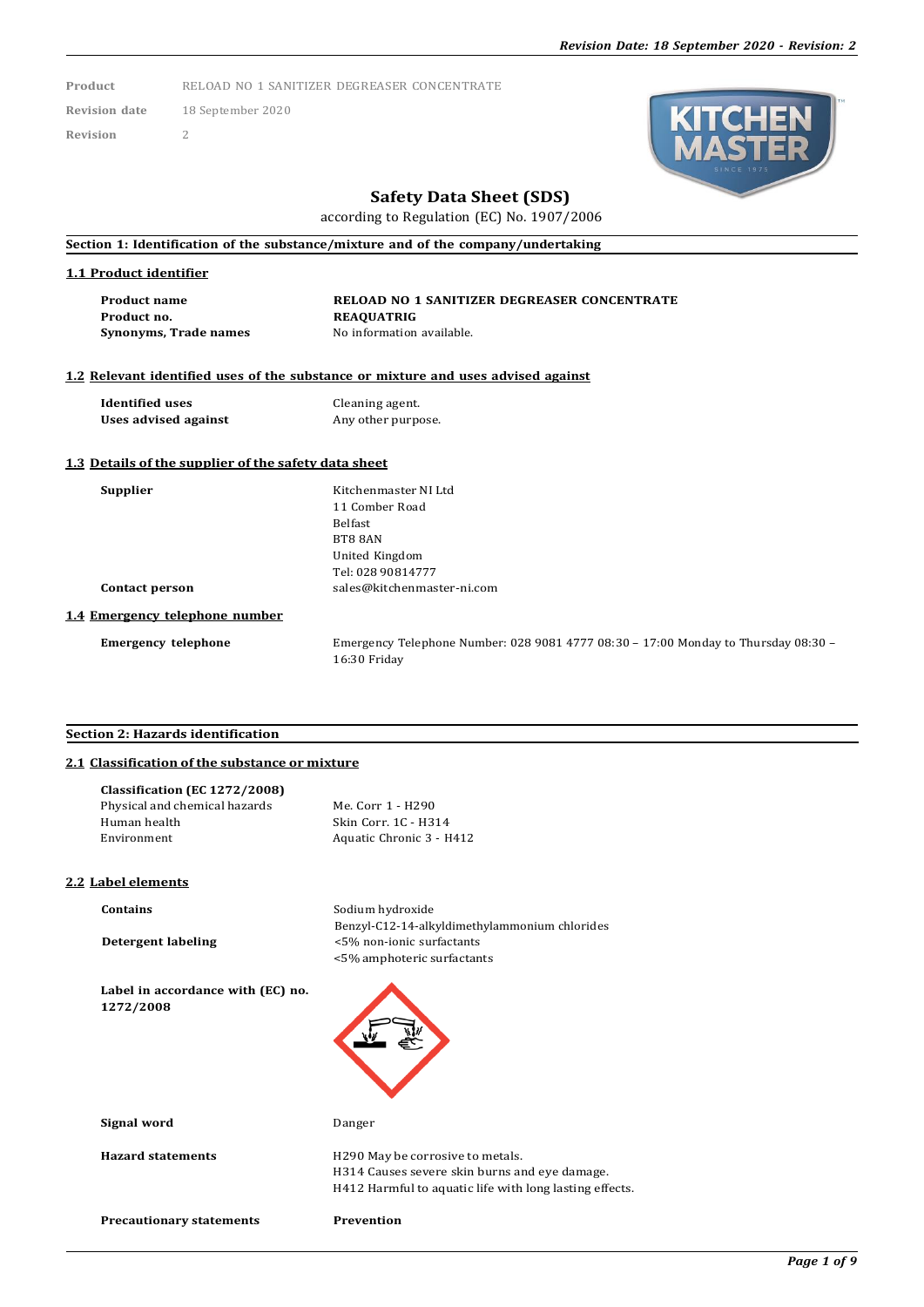P234 Keep only in original container. P260 Do not breathe dust/fume/ gas/mist/vapours/spray. **Response** P301 + P330 + P331 IF SWALLOWED: Rinse mouth. Do NOT induce vomiting. P303 + P361 + P353 IF ON SKIN (or hair): Remove/Take off immediately all contaminated clothing. Rinse skin with water/ shower. P305 + P351 + P338 IF IN EYES: Rinse cautiously with water for several minutes. Remove contact lenses, if present and easy to do. Continue rinsing. P310 Immediately call a POISON CENTER or doctor/physician.

#### **2.3 Other hazards**

None known.

# **Section 3: Composition/identification of ingredients**

#### **3.1 Substance**

Not applicable.

#### **3.2 Mixtures**

| <b>Name</b>                                                                                                                       | <b>Product identifier</b>                                                                  | Regulation (EC) No 1272/2008                                                                                     | $\frac{0}{6}$ |
|-----------------------------------------------------------------------------------------------------------------------------------|--------------------------------------------------------------------------------------------|------------------------------------------------------------------------------------------------------------------|---------------|
| <b>CENTRADET N237/9</b>                                                                                                           | CAS-No.: 160901-19-9<br>EC No.: 931-954-4                                                  | Acute Tox 4 - H302, Eye Dam. 1 - H318, Aquatic Chronic 3 -<br>H412                                               | $5 - 10%$     |
| Sodium hydroxide                                                                                                                  | CAS-No.: 1310-73-2<br>EC No.: 215-185-5<br><b>REACH Reg No.:</b><br>01-2119457892-27-XXXX  | Skin Corr. 1A - H314, Me. Corr 1 - H290                                                                          | $1 - 5%$      |
| Benzyl-C12-14-alkyldimethylammonium<br>chlorides                                                                                  | CAS-No.: 85409-22-9<br>EC No.: 939-350-2<br><b>REACH Reg No.:</b><br>01-2119970550-39-0000 | Aquatic Acute 1 - H400, Aquatic Chronic 1 - H410, Acute Tox 4 -<br>H302, Skin Corr. 1B - H314, Eye Dam. 1 - H318 | $1 - 5%$      |
| 1-Propanaminium, 3-amino-<br>N-(carboxymethyl)-N,N-dimethyl-, N-C-<br>-18 (even numbered) acyl derivs.<br>hydroxides, inner salts | $CAS-No.$ :<br>EC No.: 931-296-8<br><b>REACH Reg No.:</b><br>01-2119488533-30-XXXX         | Eye Dam. 1 - H318, Aquatic Chronic 3 - H412                                                                      | $1 - 5\%$     |
| Dodecyldimethylamine oxide                                                                                                        | CAS-No.: 1643-20-5<br>EC No.: 216-700-6                                                    | Acute Tox 4 - H302, Skin Irrit.2 - H315, Eye Dam. 1 - H318,<br>Aquatic Acute 1 - H400                            | $1 - 5%$      |

The full text for all hazard statements are displayed in section 16.

**Composition comments** The data shown are in accordance with the latest EC Directives.

#### **Section 4: First aid measures**

## **4.1 Description of first aid measures**

| <b>General information</b> | As a general rule, in case of doubt or if symptoms persist, always call a doctor. Seek medical<br>attention for all burns and eye injuries, regardless how minor they may seem. First aid<br>personnel must be aware of own risk during rescue. Provide general first aid, rest, warmth<br>and fresh air.                                           |
|----------------------------|-----------------------------------------------------------------------------------------------------------------------------------------------------------------------------------------------------------------------------------------------------------------------------------------------------------------------------------------------------|
| <b>Inhalation</b>          | Move the exposed person to fresh air at once. If breathing is difficult, oxygen should be<br>administered by qualified personnel. If not breathing, give artificial respiration. Get prompt<br>medical attention.                                                                                                                                   |
| Ingestion                  | Get medical attention immediately. Do not induce vomiting. Provided the patient is fully<br>conscious, washout mouth with water. Never give anything by mouth to an unconscious<br>person. If vomiting occurs, the head should be kept low so that stomach vomit doesn't enter<br>the lungs. Artificial respiration and/or oxygen may be necessary. |
| Skin contact               | Take off contaminated clothing and shoes immediately. Promptly flush contaminated skin<br>with water. Continue to rinse for at least 15 minutes. Seek medical attention immediately.                                                                                                                                                                |
| Eye contact                | SPEED IS ESSENTIAL. Avoid contaminating unaffected eye. Wash thoroughly with soft,<br>clean water for 15 minutes holding the eyelids open. Remove contact lenses if present and<br>easy to do so. Get medical attention immediately.                                                                                                                |

#### **4.2 Most important symptoms and effects, both acute and delayed**

| <b>General information</b> | The severity of the symptoms described will vary dependant of the concentration and the |
|----------------------------|-----------------------------------------------------------------------------------------|
|----------------------------|-----------------------------------------------------------------------------------------|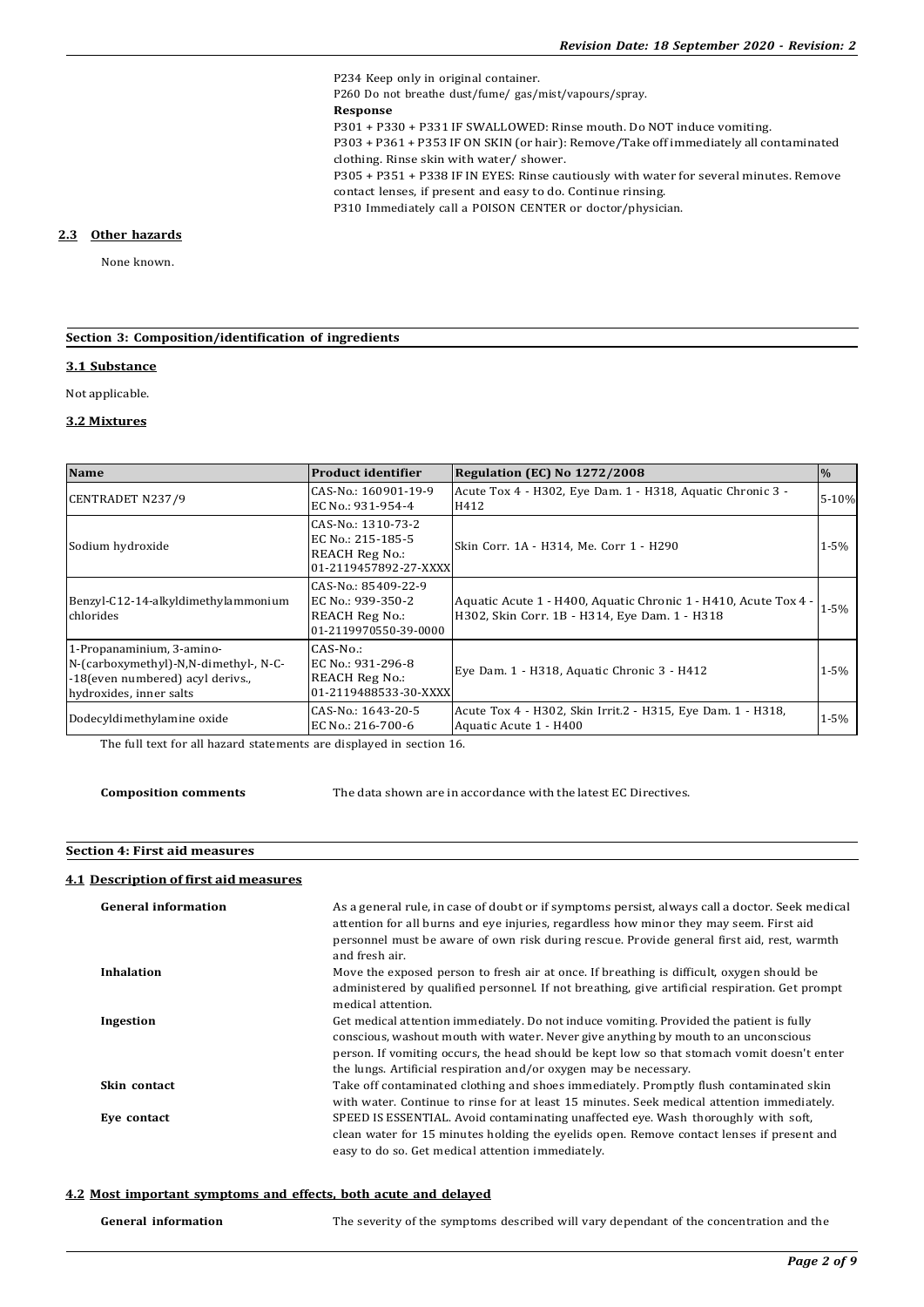|                                                                                | length of exposure.                                                                                                                                                                |  |  |  |  |
|--------------------------------------------------------------------------------|------------------------------------------------------------------------------------------------------------------------------------------------------------------------------------|--|--|--|--|
| <b>Inhalation</b>                                                              | Inhalation may cause respiratory irritation.                                                                                                                                       |  |  |  |  |
| Ingestion                                                                      | May cause chemical burns in mouth and throat. May cause stomach pain or vomiting.                                                                                                  |  |  |  |  |
| Skin contact                                                                   | May cause serious chemical burns to the skin. Symptoms: Redness, swelling of tissue, burns,<br>ulceration.                                                                         |  |  |  |  |
| Eve contact                                                                    | May cause irreversible eye damage. Symptoms may include redness, lachrymation, swelling<br>of tissue, burns.                                                                       |  |  |  |  |
| 4.3 Indication of any immediate medical attention and special treatment needed |                                                                                                                                                                                    |  |  |  |  |
| Notes to the physician                                                         | Treat symptomatically.                                                                                                                                                             |  |  |  |  |
| <b>Section 5: Fire-fighting measures</b>                                       |                                                                                                                                                                                    |  |  |  |  |
|                                                                                |                                                                                                                                                                                    |  |  |  |  |
| 5.1 Extinguishing media                                                        |                                                                                                                                                                                    |  |  |  |  |
| <b>Extinguishing media</b>                                                     | Use extinguishing measures that are appropriate to local circumstances and the surrounding<br>environment. Water spray. Water fog. Foam. Dry powder. Carbon dioxide. Dry chemical. |  |  |  |  |
| Unsuitable extinguishing media                                                 | High volume water jet.                                                                                                                                                             |  |  |  |  |
|                                                                                |                                                                                                                                                                                    |  |  |  |  |

# **5.2 Special hazards arising from the substance or mixture**

| Hazardous combustion products<br>Unusual fire & explosion hazards<br>Specific hazards | Hazardous decomposition products formed under fire conditions.<br>Flammable hydrogen can form when the product contacts metals.<br>During fire, gases hazardous to health may be formed. Do not allow run-off from fire fighting<br>to enter drains or water courses.                                                                                                                                          |
|---------------------------------------------------------------------------------------|----------------------------------------------------------------------------------------------------------------------------------------------------------------------------------------------------------------------------------------------------------------------------------------------------------------------------------------------------------------------------------------------------------------|
| 5.3 Advice for firefighters                                                           |                                                                                                                                                                                                                                                                                                                                                                                                                |
| Special fire fighting procedures                                                      | If possible, fight fire from protected position. Ventilate closed spaces before entering them.<br>Keep up-wind to avoid fumes. Containers close to fire should be removed immediately or<br>cooled with water. Suppress (knock down) gasses/vapours/mists with a water spray. Avoid<br>breathing fire vapours.                                                                                                 |
|                                                                                       | <b>Protective equipment for firefighters</b> Fire-fighters should wear appropriate protective equipment and self-contained breathing<br>apparatus (SCBA) with a full face-piece operated in positive pressure mode. Clothing for fire-<br>fighters (including helmets, protective boots and gloves) conforming to European standard<br>EN 469 will provide a basic level of protection for chemical incidents. |

# **Section 6: Accidental release measures**

# **6.1 Personal precautions, protective equipment and emergency procedures**

| For non-emergency personnel                              | Do not mix with other chemicals. Wear protective clothing as described in Section 8 of this                                                                                                                                                                             |
|----------------------------------------------------------|-------------------------------------------------------------------------------------------------------------------------------------------------------------------------------------------------------------------------------------------------------------------------|
|                                                          | safety data sheet. Avoid inhalation of vapours and contact with skin and eyes. Provide<br>adequate ventilation. In case of inadequate ventilation, use respiratory protection. Eliminate<br>all sources of ignition.                                                    |
| For emergency responders                                 | Follow safe handling advice and personal protective equipment recommendations for normal<br>use of product.                                                                                                                                                             |
| <b>6.2 Environmental precautions</b>                     |                                                                                                                                                                                                                                                                         |
| <b>Environmental precautions</b>                         | Avoid discharge into drains, water courses or onto the ground. Spillages or uncontrolled<br>discharges into watercourses must be IMMEDIATELY alerted to the Environmental Agency<br>or other appropriate regulatory body.                                               |
| 6.3 Methods and material for containment and cleaning up |                                                                                                                                                                                                                                                                         |
| Spill clean up methods                                   | Ventilate and evacuate the area. Eliminate all ignition sources. Wear necessary protective<br>equipment DO NOT touch spilled material! Stop leak if possible without risk. Use non -<br>metallic tools/containers for clean up.                                         |
|                                                          | Absorb spillage with inert, damp, non-combustible material or use a liquid binding material.<br>Place waste material into suitable labelled sealed containers for disposal. Remove waste<br>promptly to a safe area. Flush with plenty of water to clean spillage area. |
| <b>6.4 Reference to other sections</b>                   |                                                                                                                                                                                                                                                                         |
| Reference to other sections                              | See section 1 for emergency contact. For personal protection, see section 8. For waste                                                                                                                                                                                  |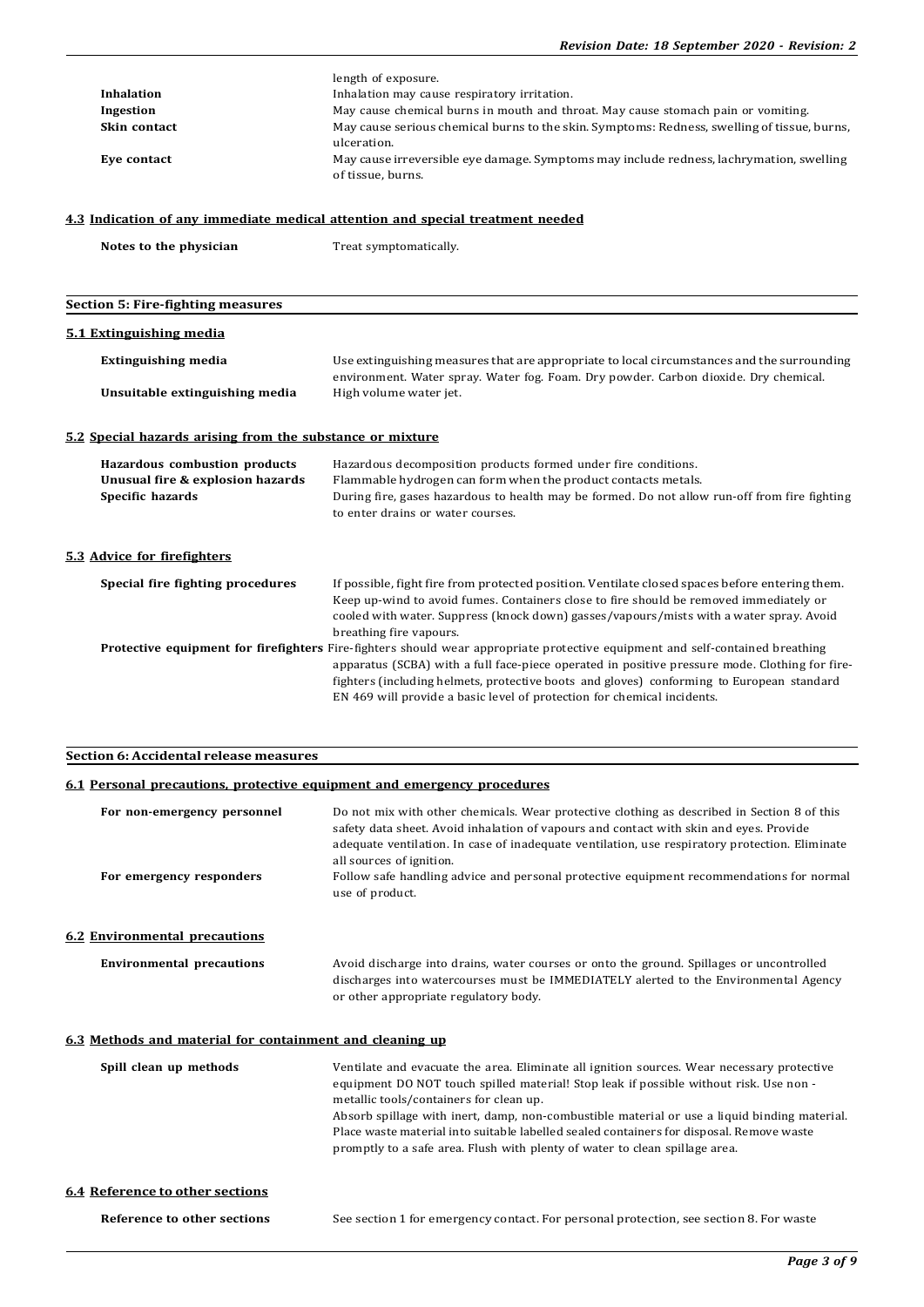disposal, see section 13.

| Section 7: Handling and storage                                  |                                                                                                                                                                                                                                                                                                                                                                              |
|------------------------------------------------------------------|------------------------------------------------------------------------------------------------------------------------------------------------------------------------------------------------------------------------------------------------------------------------------------------------------------------------------------------------------------------------------|
| <b>7.1 Precautions for safe handling</b>                         |                                                                                                                                                                                                                                                                                                                                                                              |
| <b>Handling</b>                                                  | Read and follow manufacturer's recommendations. Use personal protective equipment, see<br>Section 8. Avoid contact with skin and eyes. Do not handle broken packages without<br>protective equipment. Ensure adequate ventilation. If necessary, use local exhaust<br>ventilation.<br>Keep away from flammable materials and incompatible substances. Use only equipment and |
|                                                                  | materials which are compatible with the product. Do not confine the product in a circuit,<br>between closed valves, or in a container without a vent. Always wash hands after handling.                                                                                                                                                                                      |
| 7.2 Conditions for safe storage, including any incompatibilities |                                                                                                                                                                                                                                                                                                                                                                              |
| <b>Storage precautions</b>                                       | Keep locked up and out of reach of children. Store in tightly closed original container in a<br>cool, dry and well-ventilated place.                                                                                                                                                                                                                                         |
| Storage class                                                    | Corrosive storage                                                                                                                                                                                                                                                                                                                                                            |
| 7.3 Specific end use(s)                                          |                                                                                                                                                                                                                                                                                                                                                                              |
| Specific end use(s)<br><b>Usage description</b>                  | The identified uses for this product are detailed in Section 1.2.<br>Use only according to directions.                                                                                                                                                                                                                                                                       |

#### **Section 8: Exposure controls/Personal protection**

#### **8.1 Control parameters**

| Component        | <b>STD</b> | TWA (8 Hrs) | STEL (15mins) |                    | <b>Notes</b> |
|------------------|------------|-------------|---------------|--------------------|--------------|
| Sodium hvdroxide | OEL        |             |               | $2 \text{ mg/m}^3$ |              |
| Sodium hvdroxide | WEL        |             |               | $2 \text{ mg/m}^3$ |              |

**Ingredient comments** WEL - Workplace Exposure Limits - EH40/2005 Workplace exposure limits. Ireland, Occupational Exposure Limits 2020.

#### **8.2 Exposure Controls**

#### **Protective equipment**



**Engineering measures** Provide adequate ventilation, including appropriate local extraction, to ensure that the defined occupational exposure limit is not exceeded.

**Respiratory equipment** When workers are facing concentrations above the exposure limit they must use appropriate certified respirators. Use respirators and components tested and approved under appropriate government standards such as CEN (EU). If the respirator is the sole means of protection, use a full-face supplied air respirator. Self-contained breathing apparatus (EN 133). Respirator with a vapour filter (EN 141). In case of decomposition (see section 10), face mask with combined type B-P2 cartridge.

**Hand protection** Where hand contact with the product may occur the use of gloves approved to relevant standards (e.g. Europe: EN374) is recommended. (EU Directive 89/686/EEC). Selection of the glove material depends on consideration of the penetration times, rates of diffusion and degradation, and concentration specific to the workplace. Gloves must be inspected prior to use.

> Suggested material: Butyl-rubber. Minimum layer thickness: >= 0.35 mm. Break through time: 480 min. Gloves must be inspected prior to use. Consult manufacturer for specific advice on material. Use proper glove removal technique (without touching glove's outer surface) to avoid skin contact with this product.

**Eye protection** Wear safety goggles or face shield to prevent any possibility of eye contact. Use equipment for eye protection tested and approved under appropriate government standards such as EN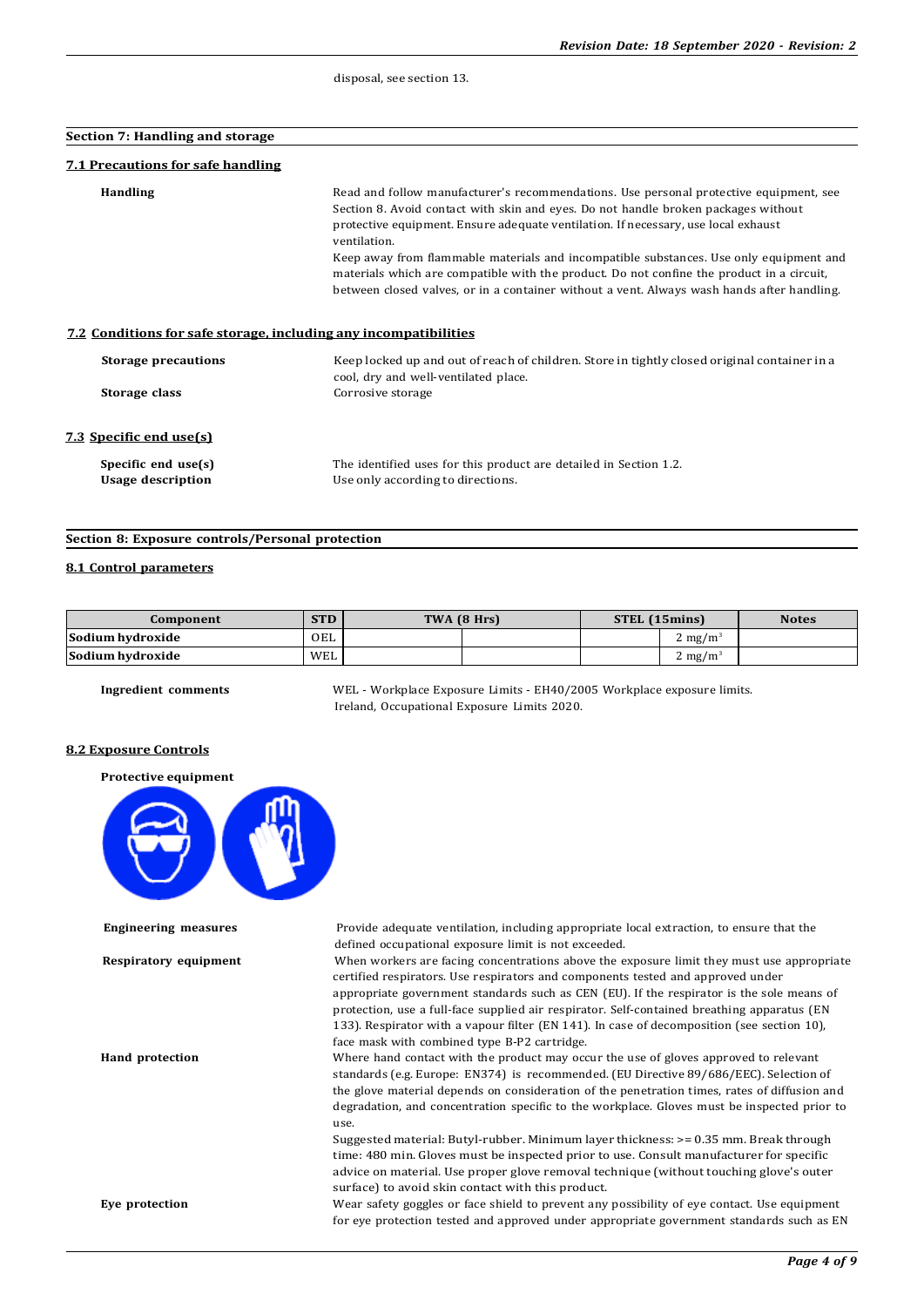|                           | 166(EU).                                                                                                                                                                                                                                                                                                                  |
|---------------------------|---------------------------------------------------------------------------------------------------------------------------------------------------------------------------------------------------------------------------------------------------------------------------------------------------------------------------|
| Other protection          | Wear appropriate clothing to prevent any possibility of skin contact. The selected clothing<br>must satisfy the European norm standard EN 943. Protective clothing should be selected<br>based on the task being performed and the risks involved and should be approved by a<br>specialist before handling this product. |
| <b>Hygiene measures</b>   | DO NOT SMOKE IN WORK AREA! Wash hands after handling. Wash promptly if skin<br>becomes wet or contaminated. Promptly remove any clothing that becomes contaminated.<br>When using do not eat, drink or smoke.                                                                                                             |
| <b>Process conditions</b> | Keep container tightly sealed when not in use. Ensure that eye flushing systems and safety<br>showers are located close by in the work place.                                                                                                                                                                             |

# **Section 9: Physical and chemical properties**

# **9.1 Information on basic physical and chemical properties**

| Appearance<br>Colour<br><b>Odour</b>       | Clear liquid.<br>Bright Pink.<br>Characteristic.                      |
|--------------------------------------------|-----------------------------------------------------------------------|
| <b>Odour threshold - lower</b>             | No information available as testing has not been completed.           |
| Odour threshold - upper                    | No information available as testing has not been completed.           |
| pH-Value, Conc. Solution                   | >13                                                                   |
|                                            |                                                                       |
| pH-Value, Diluted solution                 | Not applicable as the product is a concentrated solution.             |
| <b>Melting point</b>                       | No information available as testing has not been completed.           |
| Initial boiling point and boiling<br>range | No information available as testing has not been completed.           |
| Flash point                                | Not applicable as the product is not flammable.                       |
| <b>Evaporation rate</b>                    | No information available as testing has not been completed.           |
| <b>Flammability state</b>                  | Not applicable as the product is not flammable.                       |
| Flammability limit - lower(%)              | Not applicable as the product is not flammable.                       |
| Flammability limit - upper(%)              | Not applicable as the product is not flammable.                       |
| Vapour pressure                            | No information available as testing has not been completed.           |
| Vapour density (air=1)                     | No information available as testing has not been completed.           |
| <b>Relative density</b>                    | 1.05 - 1.07 kg/l (at $20^{\circ}$ C)                                  |
| <b>Bulk density</b>                        | Not applicable as the product is a liquid.                            |
| Solubility                                 | Soluble in water.                                                     |
| <b>Decomposition temperature</b>           | No information available as testing has not been completed.           |
| Partition coefficient; n-<br>Octanol/Water | No information available as testing has not been completed.           |
| Auto ignition temperature $(^{\circ}C)$    | Not applicable as the product is not flammable.                       |
| <b>Viscosity</b>                           | No information available as testing has not been completed.           |
| <b>Explosive properties</b>                | Not classified as explosive.                                          |
| <b>Oxidising properties</b>                | The product does not meet the criteria to be classified as oxidising. |
| 9.2 Other information                      |                                                                       |
| Molecular weight                           | Not applicable as the product is a mixture.                           |
| Volatile organic compound                  | No information available as testing has not been completed.           |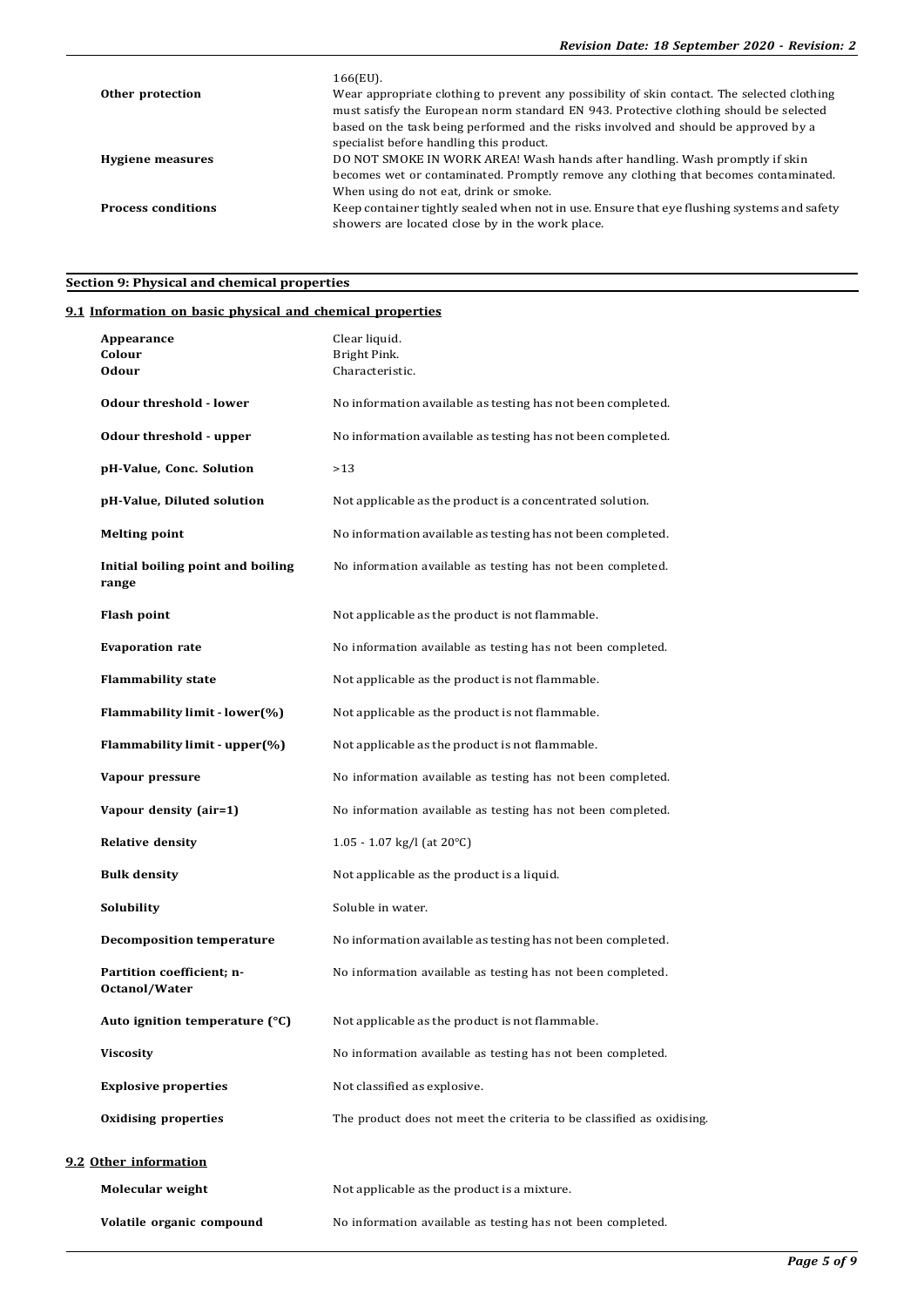|  |  | <b>Other information</b> |
|--|--|--------------------------|
|--|--|--------------------------|

None noted.

| Section 10: Stability and reactivity                                                                                |                                                                                                                                                                                                                                     |
|---------------------------------------------------------------------------------------------------------------------|-------------------------------------------------------------------------------------------------------------------------------------------------------------------------------------------------------------------------------------|
| <b>10.1 Reactivity</b>                                                                                              |                                                                                                                                                                                                                                     |
| Reactivity                                                                                                          | Corrosive to metals. Reaction with acids.                                                                                                                                                                                           |
| 10.2 Chemical stability                                                                                             |                                                                                                                                                                                                                                     |
| <b>Stability</b>                                                                                                    | Stable under normal temperature conditions and recommended use. Corrosive in contact<br>with metals.                                                                                                                                |
| 10.3 Possibility of hazardous reactions                                                                             |                                                                                                                                                                                                                                     |
| <b>Hazardous reactions</b><br><b>Hazardous polymerisation</b><br><b>Polymerisation description</b>                  | For information on hazardous reaction see section 10.1.<br>Unknown.<br>Not applicable.                                                                                                                                              |
| <b>10.4 Conditions to Avoid</b>                                                                                     |                                                                                                                                                                                                                                     |
| <b>Conditions to avoid</b>                                                                                          | Heat, sparks, open flames, temperature extremes and direct sunlight. To avoid thermal<br>decomposition do not overheat. Keep away from contact with metals (Nickel, Copper, Cobalt,<br>Aluminium, Manganese, etc.). Avoid freezing. |
| 10.5 Incompatible materials                                                                                         |                                                                                                                                                                                                                                     |
| <b>Materials to avoid</b>                                                                                           | Metals, Salts of metals, Acids, Organic materials. Avoid contact with oxidising agents.                                                                                                                                             |
| 10.6 Hazardous decomposition products                                                                               |                                                                                                                                                                                                                                     |
| Hazardous decomposition products                                                                                    | Thermal decomposition or combustion may liberate carbon oxides and other toxic gases or<br>vapours. Decomposition may lead to the release of flammable hydrogen gas.                                                                |
| Section 11: Toxicological information                                                                               |                                                                                                                                                                                                                                     |
| 11.1 Information on toxicological effects                                                                           |                                                                                                                                                                                                                                     |
| <b>Toxicological information</b>                                                                                    | Caustic/ irritant effect on skin, eyes and mucous membranes (Respiratory tract).                                                                                                                                                    |
| <b>Acute toxicity (Oral LD50)</b><br><b>Acute toxicity (Dermal LD50)</b><br><b>Acute toxicity (Inhalation LD50)</b> | No information available as testing has not been completed.<br>No information available as testing has not been completed.<br>No information available as testing has not been completed.                                           |
| Serious eye damage/irritation                                                                                       | Causes serious eye damage.                                                                                                                                                                                                          |
| Skin corrosion/irritation                                                                                           | The product is classified as a skin corrosion/irritation hazard.                                                                                                                                                                    |
| <b>Respiratory sensitisation</b><br>Skin sensitisation                                                              | The product is not classified as a respiratory hazard.<br>The product is not classified as a skin sensitisation hazard.                                                                                                             |
| Germ cell mutagenicity                                                                                              | The product is not classified as a mutagen.                                                                                                                                                                                         |
| Carcinogenicity                                                                                                     | The product is not classified as a carcinogen hazard.                                                                                                                                                                               |
| Specific target organ toxicity - Single exposure:<br><b>STOT</b> - Single exposure                                  | The product is not classified as a single exposure specific target organ toxin.                                                                                                                                                     |
| <b>STOT - Repeated exposure</b>                                                                                     | Specific target organ toxicity - Repeated exposure:<br>The product is not classified as a repeat exposure specific target organ toxin.                                                                                              |
| Inhalation<br>Ingestion                                                                                             | Inhalation may cause respiratory irritation.<br>May cause chemical burns in mouth and throat. May cause stomach pain or vomiting.                                                                                                   |
| Skin contact                                                                                                        | May cause serious chemical burns to the skin. Symptoms: Redness, swelling of tissue, burns,<br>ulceration.                                                                                                                          |
| Eye contact                                                                                                         | May cause irreversible eye damage. Symptoms may include redness, lachrymation, swelling<br>of tissue, burns.                                                                                                                        |

Waste management **Dispose of in accordance with local and national regulations. When handling waste,**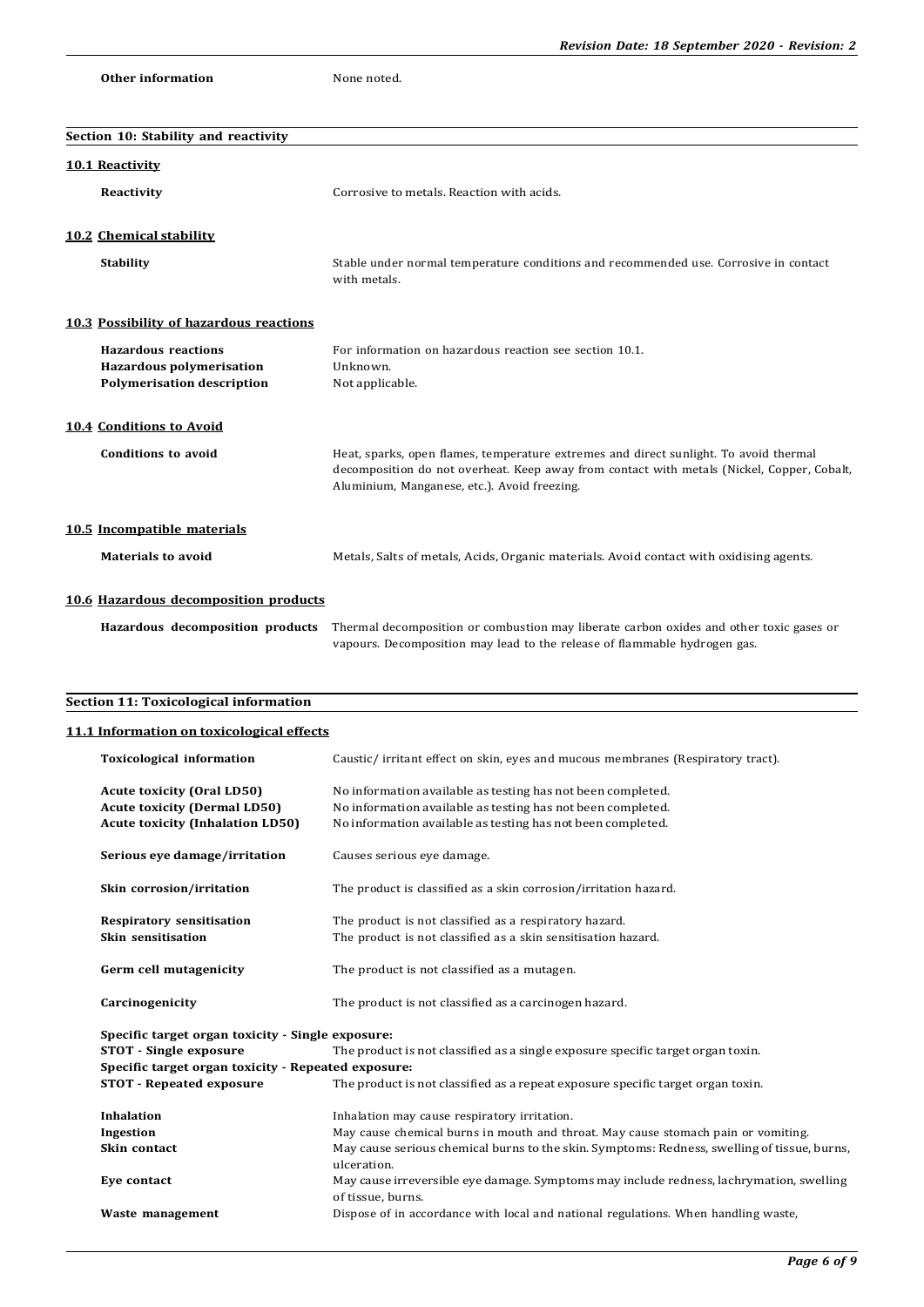consideration should be made to the safety precautions applying to handling of the product. **Routes of entry** Eyes, skin, ingestion or inhalation.<br> **Target organs** Eyes, skin, digestive system, respirently Eyes, skin, digestive system, respiratory system. **Aspiration hazards:** The product is not classified as an aspiration hazard.<br>**Reproductive toxicity:** The product is not classified as a reproductive hazard. The product is not classified as a reproductive hazard.

| <b>Name</b>                                                                                                                | LD50 oral | LD50 dermal                                       | LD50<br><i>inhalation</i> |
|----------------------------------------------------------------------------------------------------------------------------|-----------|---------------------------------------------------|---------------------------|
| Benzyl-C12-14-alkyldimethylammonium chlorides                                                                              |           | $397.50$ mg/kg Rat $3412.00$ mg/kg Rabbit         |                           |
| 1-Propanaminium, 3-amino-N-(carboxymethyl)-N,N-dimethyl-, N-C8-18 (even<br>numbered) acyl derivs., hydroxides, inner salts |           | $ 2335.00$ mg/kg Rat $ >2000.00$ mg/kg Rat        |                           |
| CENTRADET N237/9                                                                                                           |           | $\geq$ 300.00mg/kg Rat $\geq$ 2000.00mg/kg Rabbit |                           |

# **Section 12: Ecological information**

#### **12.1 Toxicity**

| <b>Acute toxicity - Fish</b>                                                                | No information available as testing has not been completed.                                        |  |
|---------------------------------------------------------------------------------------------|----------------------------------------------------------------------------------------------------|--|
|                                                                                             | Acute toxicity - Aquatic invertebrates No information available as testing has not been completed. |  |
| <b>Acute toxicity - Aquatic plants</b>                                                      | No information available as testing has not been completed.                                        |  |
| <b>Acute toxicity - Microorganisms</b>                                                      | No information available as testing has not been completed.                                        |  |
| <b>Chronic toxicity - Fish</b>                                                              | No information available as testing has not been completed.                                        |  |
| <b>Chronic toxicity - Aquatic</b>                                                           | No information available as testing has not been completed.                                        |  |
| invertebrates                                                                               |                                                                                                    |  |
| Chronic toxicity - Aquatic plants                                                           | No information available as testing has not been completed.                                        |  |
| <b>Chronic toxicity - Microorganisms</b>                                                    | No information available as testing has not been completed.                                        |  |
| <b>Ecotoxicity</b>                                                                          | The product contains a substance which is toxic to aquatic life with long lasting effects.         |  |
| Eco toxilogical information                                                                 | The product contains a substance which is harmful to aquatic organisms.                            |  |
|                                                                                             |                                                                                                    |  |
| 12.2 Persistence and degradability                                                          |                                                                                                    |  |
| <b>Degradability</b>                                                                        | The degradability of the product has not been stated.                                              |  |
| Biological oxygen demand                                                                    | No information available as testing has not been completed.                                        |  |
| Chemical oxygen demand                                                                      | No information available as testing has not been completed.                                        |  |
|                                                                                             |                                                                                                    |  |
| 12.3 Bioaccumulative potential                                                              |                                                                                                    |  |
| <b>Bioaccumulative potential</b>                                                            | No data available on bioaccumulation.                                                              |  |
| <b>Bioaccumulation factor</b>                                                               | No information available as testing has not been completed.                                        |  |
| Partition coefficient; n-                                                                   | No information available as testing has not been completed.                                        |  |
| Octanol/Water                                                                               |                                                                                                    |  |
|                                                                                             |                                                                                                    |  |
| 12.4 Mobility in soil                                                                       |                                                                                                    |  |
|                                                                                             |                                                                                                    |  |
| <b>Mobility</b>                                                                             | Soluble in water.                                                                                  |  |
|                                                                                             |                                                                                                    |  |
| 12.5 Results of PBT and vPvB assessment                                                     |                                                                                                    |  |
| Results of PBT and vPvB assessment The product does not contain any PBT or vPvB Substances. |                                                                                                    |  |

# **12.6 Other adverse effects**

**Other adverse effects** No information available.

| <b>Name</b>                             | <b>Acute toxicity (Fish)</b>             | Acute toxicity (Aquatic invertebrates) | <b>Acute toxicity</b><br>(Aquatic plants) |
|-----------------------------------------|------------------------------------------|----------------------------------------|-------------------------------------------|
| Dodecyldimethylamine oxide (Zebra Fish) | LC50 96 Hours 31.80ppm Brachydanio rerio | EC50 48 Hours > 3.90ppm Daphnia magna  |                                           |
| Sodium hydroxide                        | LC50 96 Hours 125.00mg/l Freshwater Fish |                                        |                                           |
| CENTRADET N237/9                        |                                          | EC50 48 Hours 1.00mg/l Daphnia magna   |                                           |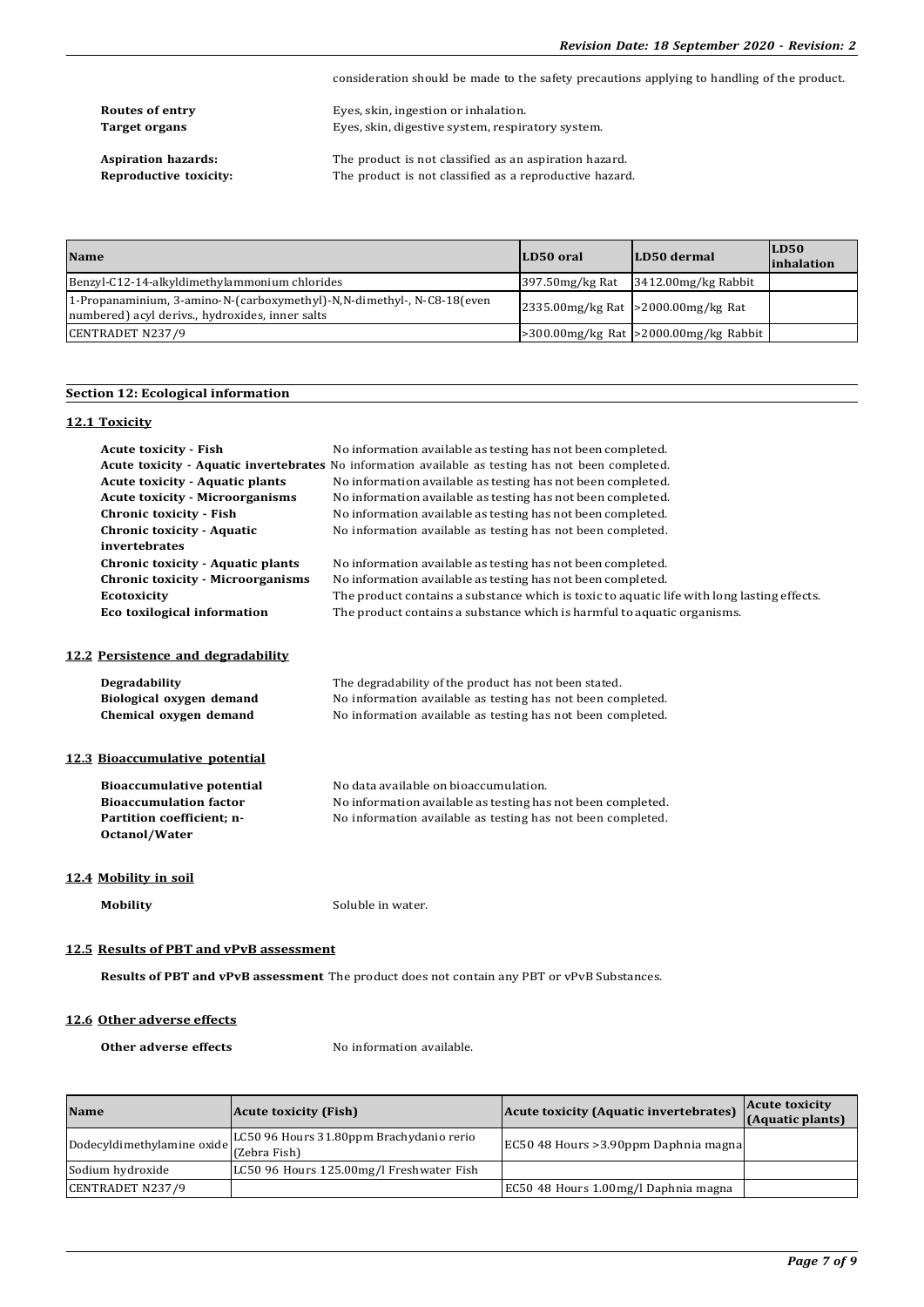| <b>Section 13: Disposal considerations</b>                                                       |                                                                                                                                                                                   |
|--------------------------------------------------------------------------------------------------|-----------------------------------------------------------------------------------------------------------------------------------------------------------------------------------|
| Waste management                                                                                 | Dispose of in accordance with local and national regulations. When handling waste,<br>consideration should be made to the safety precautions applying to handling of the product. |
| 13.1 Waste treatment methods                                                                     |                                                                                                                                                                                   |
| Disposal methods                                                                                 | Dispose of waste and residues in accordance with local authority requirements. Dispose in a<br>safe manner in accordance with local/national regulations.                         |
| Section 14: Transport information                                                                |                                                                                                                                                                                   |
| 14.1 UN number                                                                                   |                                                                                                                                                                                   |
| UN no. (ADR)<br>UN no. (IMDG)<br>UN no. (IATA)                                                   | UN1760<br>UN1760<br>UN1760                                                                                                                                                        |
| 14.2 UN proper shipping name                                                                     |                                                                                                                                                                                   |
| ADR proper shipping name                                                                         | CORROSIVE LIQUID, N.O.S. (sodium hydroxide caustic soda + Benzyl-C12--                                                                                                            |
| <b>IMDG</b> proper shipping name                                                                 | 4-alkyldimethylammonium chlorides)<br>CORROSIVE LIQUID, N.O.S. (sodium hydroxide caustic soda + Benzyl-C12--<br>4-alkyldimethylammonium chlorides)                                |
| <b>IATA</b> proper shipping name                                                                 | CORROSIVE LIQUID N.O.S. (sodium hydroxide caustic soda + Benzyl-C12--<br>4-alkyldimethylammonium chlorides)                                                                       |
| 14.3 Transport hazard class(es)                                                                  |                                                                                                                                                                                   |
| <b>ADR</b> class<br><b>IMDG</b> class<br><b>IATA</b> class                                       | 8<br>8<br>8                                                                                                                                                                       |
| <b>Transport labels</b>                                                                          |                                                                                                                                                                                   |
| 14.4 Packing group                                                                               |                                                                                                                                                                                   |
| ADR/RID/ADN packing group<br><b>IMDG</b> packing group                                           | П<br>И                                                                                                                                                                            |
| <b>IATA</b> packing group                                                                        | $\mathbf{I}$                                                                                                                                                                      |
| 14.5 Environmental hazards                                                                       |                                                                                                                                                                                   |
| <b>ADR</b>                                                                                       | No                                                                                                                                                                                |
| <b>IMDG</b><br><b>IATA</b>                                                                       | No<br>No                                                                                                                                                                          |
| 14.6 Special precautions for user                                                                |                                                                                                                                                                                   |
| <b>EMS</b><br><b>Emergency action code</b><br>Hazard no. (ADR)<br><b>Tunnel restriction code</b> | $F-A, S-B$<br>A3 A803<br>80<br>(E)                                                                                                                                                |

## **14.7 Transport in bulk according to annex II of MARPOL73/78 and the IBC code**

Not applicable.

# **Section 15: Regulatory information**

# **15.1 Safety, health and environmental regulations/Legislation specific for the substance or mixture**

EU legislation **Regulation** (EC) No 1272/2008 of the European Parliament and of the Council of 16 December 2008 on classification, labelling and packaging of substances and mixtures, amending and repealing Directives 67/548/EEC and 1999/45/EC, and amending Regulation (EC) No 1907/2006 with amendments. Commission Regulation (EC) 987/2008 of 8 October